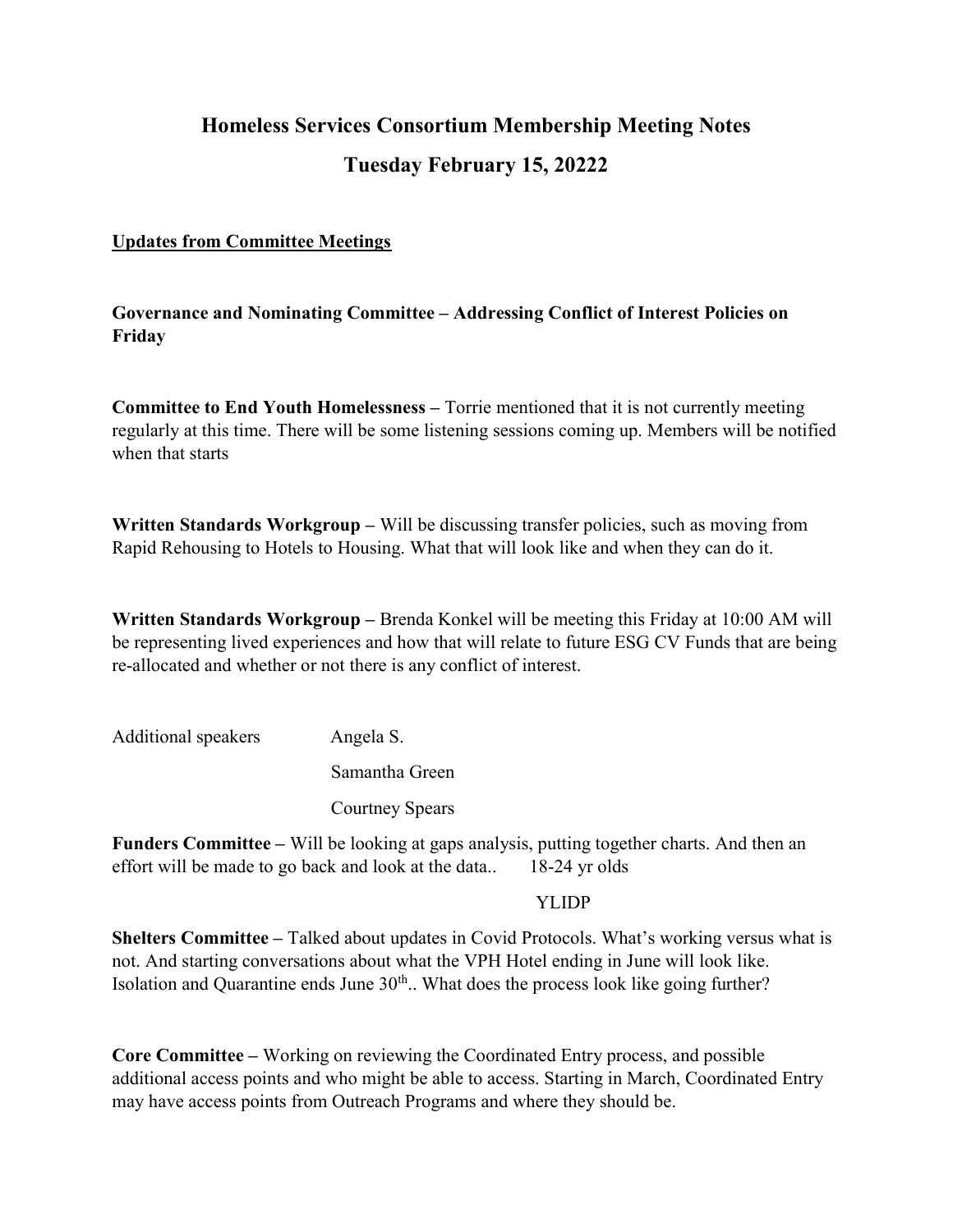Education  $\&$  Advisory -February  $3^{rd}$  relayed to Torrie a lot of City Council and Participatory Issues regarding the homeless and what we as providers are seeing currently. For example, a lot of folks are sleeping literally in the streets and ways to improve the Cares Program. Torrie has set up a meeting for Thursday March 3<sup>rd</sup> at 9:00 AM or Thursday March 3<sup>rd</sup> at 3:00 PM

Community Planning Committee – Not meeting currently

City County Homeless Issues Committees – February  $7<sup>th</sup>$  there was a nice update on what's happening on Dairy Drive as well as the Men's Shelter

Youth Action Board – Takisha mentioned a Wednesday evening schedule and that they will be re-voting on Georgia's position

# Presentation and Speaker

## Jezelle Peterson YWCA Madison and Madison Metro Transsit

- Mother of three boys.
- Mentioned that "life has it's challenges".
- Homeless from age 16 to 23
- Transportation in the past has shown her the importance of it and she now see's that often it is looked at as a choice between critical to survival for some, and for other as just "the right thing to do"

### Benefits to patrons who are able to access and use the service

- Assist riders up and on to the vehicle
- Must meet certain criteria in 3 areas
- Riders must be under 200 % of current "poverty" incomes
- Community Transportation (not a personal taxi, or single patron ride service)
- Can be accessed 24 hours/day , as well as 7 days/week